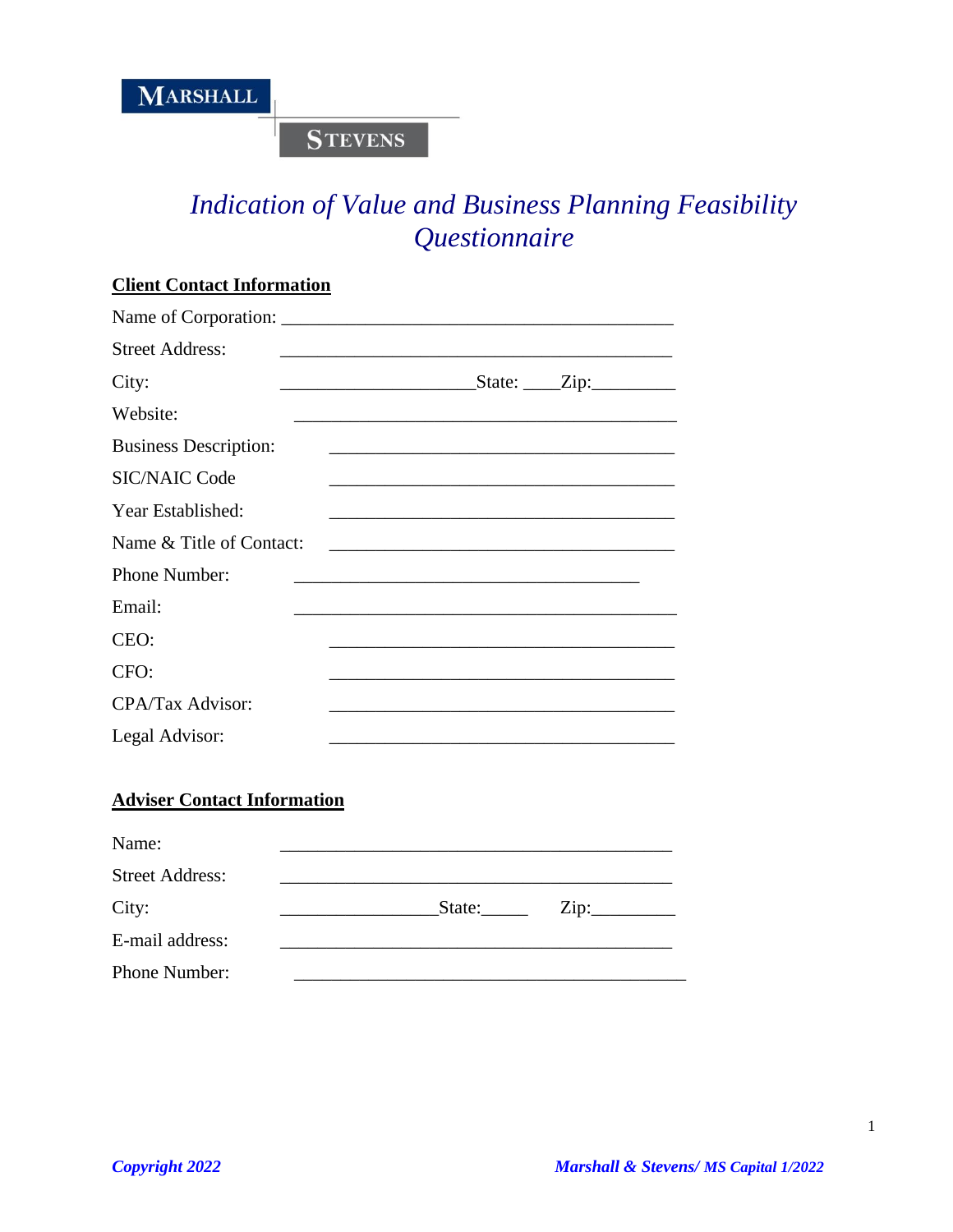## **Corporate Structure**

## **Type of Entity**

| "C" Corporation            | "S" Corporation                  |
|----------------------------|----------------------------------|
| <b>Limited Partnership</b> | <b>Limited Liability Company</b> |
| Sole Proprietorship        | <b>Other</b>                     |

Fiscal Year End (calendar/other)

List any affiliated, subsidiary or parent companies (whether or not tax returns are consolidated) and describe relationships:

\_\_\_\_\_\_\_\_\_\_\_\_\_\_\_\_\_\_\_\_\_\_\_\_\_\_\_\_\_\_\_ \_\_\_\_\_\_\_\_\_\_\_\_\_\_\_\_\_\_\_\_\_\_\_\_\_

\_\_\_\_\_\_\_\_\_\_\_\_\_\_\_\_\_\_\_\_\_\_\_\_\_\_\_\_\_\_\_ \_\_\_\_\_\_\_\_\_\_\_\_\_\_\_\_\_\_\_\_\_\_\_\_\_

\_\_\_\_\_\_\_\_\_\_\_\_\_\_\_\_\_\_\_\_\_\_\_\_\_\_\_\_\_\_\_ \_\_\_\_\_\_\_\_\_\_\_\_\_\_\_\_\_\_\_\_\_\_\_\_\_

\_\_\_\_\_\_\_\_\_\_\_\_\_\_\_\_\_\_\_\_\_\_\_\_\_\_\_\_\_\_\_ \_\_\_\_\_\_\_\_\_\_\_\_\_\_\_\_\_\_\_\_\_\_\_\_\_

## **Company Name Relationship**

*Continue on additional sheet as needed*

## **Ownership**

|                   | # of          | % Of<br>Co. |     | Employee?<br>Yes/No | Years of | Cost<br>Basis |
|-------------------|---------------|-------------|-----|---------------------|----------|---------------|
| <b>Owner Name</b> | <b>Shares</b> |             | Age |                     | Service  |               |
|                   |               |             |     |                     |          |               |
|                   |               |             |     |                     |          |               |
|                   |               |             |     |                     |          |               |
|                   |               |             |     |                     |          |               |
|                   |               |             |     |                     |          |               |
|                   |               |             |     |                     |          |               |
|                   |               |             |     |                     |          |               |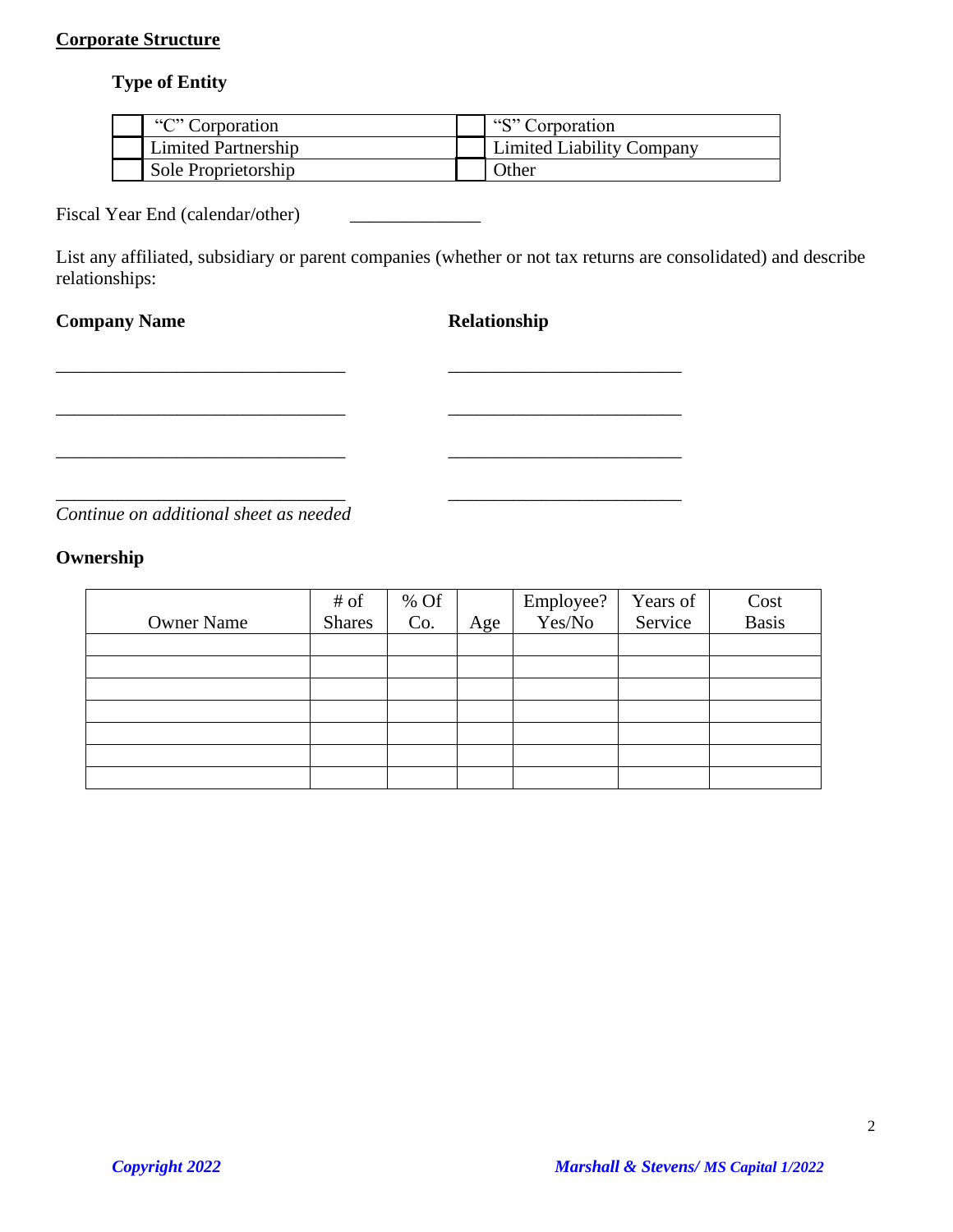| Workforce type (check all that apply): |        |       |  |  |
|----------------------------------------|--------|-------|--|--|
| Non Union:                             | Union: | Both: |  |  |

## **Valuation Information**

When was the Company's last formal valuation completed, and what were the results? \_\_\_\_\_\_\_\_\_\_\_\_\_\_\_\_\_\_\_\_\_\_\_\_\_\_\_\_\_\_\_\_\_\_\_\_\_\_\_\_\_\_\_\_\_\_\_\_\_\_\_\_\_\_\_\_\_\_\_\_\_\_\_\_\_\_\_\_\_

| Current approximate Value of the Company:<br>How was this value determined?<br><b>Owners Opinion</b> |  |
|------------------------------------------------------------------------------------------------------|--|
| $\text{Offer}(s)$ to buy                                                                             |  |
| Stock Sales (explain)                                                                                |  |
| $\Box$ Appraisal (give purpose)                                                                      |  |
| Other                                                                                                |  |
| What is the expected annual growth rate of the company?                                              |  |

What are the Earnings before Interest Taxation Depreciation and Amortization (EBITDA) of the company for the most recent fiscal year end? \_\_\_\_\_\_\_\_\_\_\_\_\_\_\_\_\_\_\_\_\_\_\_\_\_\_\_\_\_\_\_\_\_\_\_\_\_\_\_\_\_\_\_\_\_\_\_\_\_\_\_\_\_\_\_

## **Are there any adjustments or add-backs for non-recurring or non-business activities that should be made to EBITDA? Please refer to below table as guidance to what expense types are considered add-backs:**

| Add-Back                 | Allowable                                                                                 | Amount during<br>last 12 months? | Amount during<br>prior year? |
|--------------------------|-------------------------------------------------------------------------------------------|----------------------------------|------------------------------|
| Compensation             | Executive/owner compensation in excess of<br>market                                       |                                  |                              |
| <b>Personal Expenses</b> | Personal Vehicles (lease, gas, insurance,<br>$etc.$ )                                     |                                  |                              |
| Personal Expenses        | Personal Travel & Entertainment                                                           |                                  |                              |
| <b>Personal Expenses</b> | Other (vacation home, non-employee family<br>members on payroll, country club dues, etc.) |                                  |                              |
| One-time/non-recurring   | One-time software / IT implementation                                                     |                                  |                              |
| One-time/non-recurring   | One-time employee recruiting services                                                     |                                  |                              |
| One-time/non-recurring   | Abnormal fees/penalties above normal levels                                               |                                  |                              |
| One-time/non-recurring   | Supplier / vendor fees above normal annual                                                |                                  |                              |
|                          | levels due to uncontrollable circumstances                                                |                                  |                              |
| One-time/non-recurring   | Above normal marketing/advertising costs                                                  |                                  |                              |
| Legal & Professional     | Above normal legal fees / non-recurring                                                   |                                  |                              |
| Legal & Professional     | <b>Estimated lawsuit settlements</b>                                                      |                                  |                              |
| Legal & Professional     | Above normal accounting fees (ie. extra fees                                              |                                  |                              |
|                          | besides usual annual / quarterly reports for                                              |                                  |                              |
|                          | tax purposes)                                                                             |                                  |                              |
| Non-business related     | Charitable contributions & donations /                                                    |                                  |                              |
|                          | personal gifts                                                                            |                                  |                              |
| Non-business related     | Other:                                                                                    |                                  |                              |
| Non-business related     | Other:                                                                                    |                                  |                              |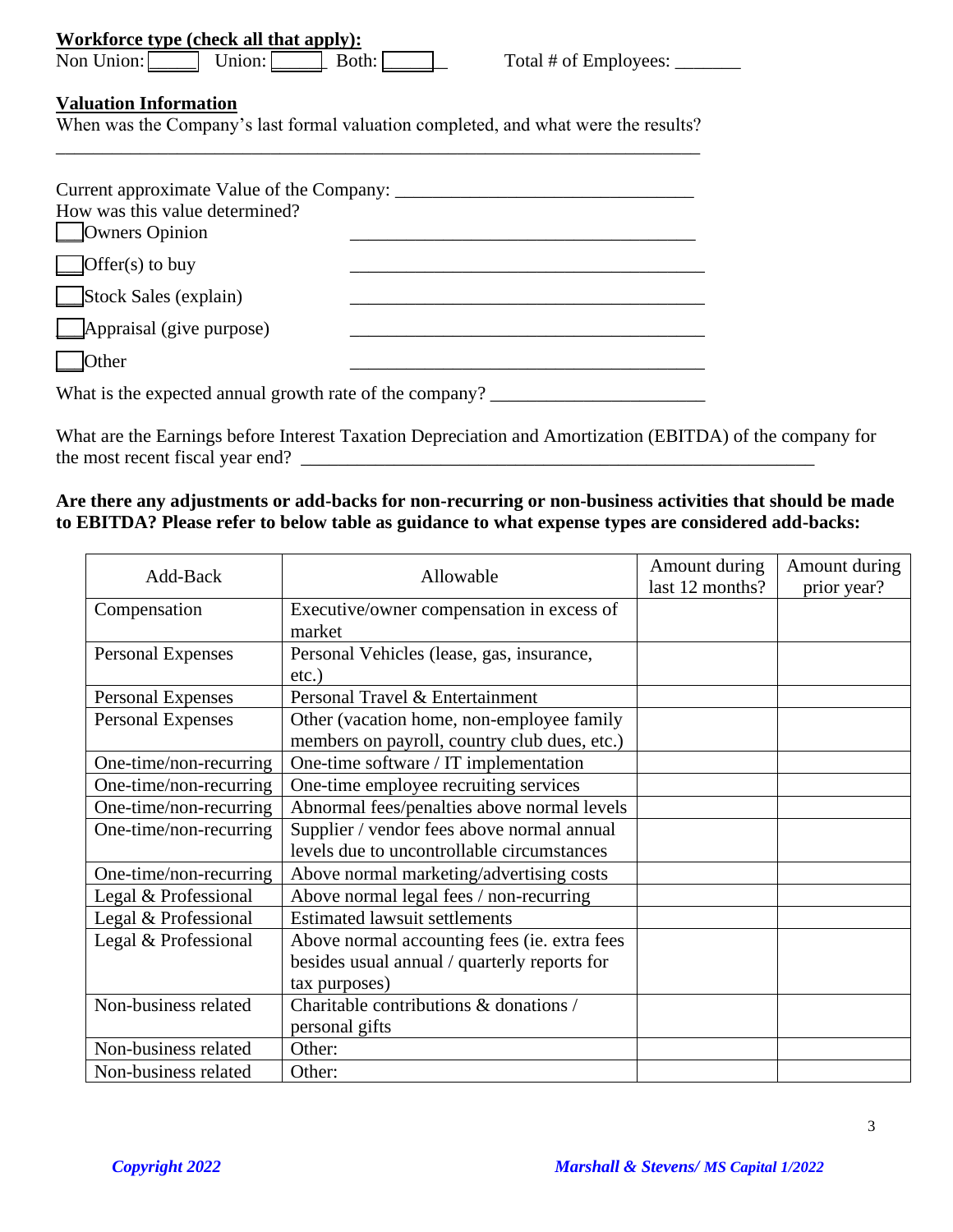Please list family members employed at the company. (full time and part time)

|  |  |  |  |  | Please list any "special circumstances" that may affect the value of the business: |  |
|--|--|--|--|--|------------------------------------------------------------------------------------|--|
|--|--|--|--|--|------------------------------------------------------------------------------------|--|

#### **Real Estate**

| <b>Real Estate</b>                                                                                  |  |  |
|-----------------------------------------------------------------------------------------------------|--|--|
| Does the business own the land/facility: $\boxed{\phantom{\cdot}}$ YES $\boxed{\phantom{\cdot}}$ NO |  |  |

Is rent *below* market, *at* market, or *above* market? \_\_\_\_\_\_\_\_\_\_\_

| If below or above, by how much? |  |
|---------------------------------|--|
|---------------------------------|--|

#### **Industry Activity**

Are you aware of any company acquisitions that have occurred in your industry in the past few years?

\_\_\_\_\_\_\_\_\_\_\_\_\_\_\_\_\_\_\_\_\_\_\_\_\_\_\_\_\_\_\_\_\_\_\_\_\_\_\_\_\_\_\_\_\_\_\_\_\_\_\_\_\_\_\_\_\_\_\_\_\_\_\_\_\_\_\_\_\_\_\_\_\_\_\_\_\_\_\_\_\_\_\_\_\_ \_\_\_\_\_\_\_\_\_\_\_\_\_\_\_\_\_\_\_\_\_\_\_\_\_\_\_\_\_\_\_\_\_\_\_\_\_\_\_\_\_\_\_\_\_\_\_\_\_\_\_\_\_\_\_\_\_\_\_\_\_\_\_\_\_\_\_\_\_\_\_\_\_\_\_\_\_\_\_\_\_\_\_\_\_

\_\_\_\_\_\_\_\_\_\_\_\_\_\_\_\_\_\_\_\_\_\_\_\_\_\_\_\_\_\_\_\_\_\_\_\_\_\_\_\_\_\_\_\_\_\_\_\_\_\_\_\_\_\_\_\_\_\_\_\_\_\_\_\_\_\_\_\_\_\_\_\_\_\_\_\_\_\_\_\_\_\_\_\_\_ \_\_\_\_\_\_\_\_\_\_\_\_\_\_\_\_\_\_\_\_\_\_\_\_\_\_\_\_\_\_\_\_\_\_\_\_\_\_\_\_\_\_\_\_\_\_\_\_\_\_\_\_\_\_\_\_\_\_\_\_\_\_\_\_\_\_\_\_\_\_\_\_\_\_\_\_\_\_\_\_\_\_\_\_\_

 $\mathcal{L}_\mathcal{L} = \{ \mathcal{L}_\mathcal{L} = \{ \mathcal{L}_\mathcal{L} = \{ \mathcal{L}_\mathcal{L} = \{ \mathcal{L}_\mathcal{L} = \{ \mathcal{L}_\mathcal{L} = \{ \mathcal{L}_\mathcal{L} = \{ \mathcal{L}_\mathcal{L} = \{ \mathcal{L}_\mathcal{L} = \{ \mathcal{L}_\mathcal{L} = \{ \mathcal{L}_\mathcal{L} = \{ \mathcal{L}_\mathcal{L} = \{ \mathcal{L}_\mathcal{L} = \{ \mathcal{L}_\mathcal{L} = \{ \mathcal{L}_\mathcal{$ 

Please list known competitors (private or public companies): \_\_\_\_\_\_\_\_\_\_\_\_\_\_\_\_\_\_\_\_\_\_\_\_\_\_\_\_\_\_\_\_\_\_\_\_\_\_\_\_\_\_\_\_\_\_\_\_\_

\_\_\_\_\_\_\_\_\_\_\_\_\_\_\_\_\_\_\_\_\_\_\_\_\_\_\_\_\_\_\_\_\_\_\_\_\_\_\_\_\_\_\_\_\_\_\_\_\_

 $\mathcal{L}_\text{max} = \mathcal{L}_\text{max} = \mathcal{L}_\text{max} = \mathcal{L}_\text{max} = \mathcal{L}_\text{max} = \mathcal{L}_\text{max} = \mathcal{L}_\text{max} = \mathcal{L}_\text{max} = \mathcal{L}_\text{max} = \mathcal{L}_\text{max} = \mathcal{L}_\text{max} = \mathcal{L}_\text{max} = \mathcal{L}_\text{max} = \mathcal{L}_\text{max} = \mathcal{L}_\text{max} = \mathcal{L}_\text{max} = \mathcal{L}_\text{max} = \mathcal{L}_\text{max} = \mathcal{$ 

\_\_\_\_\_\_\_\_\_\_\_\_\_\_\_\_\_\_\_\_\_\_\_\_\_\_\_\_\_\_\_\_\_\_\_\_\_\_\_\_\_\_\_\_\_\_\_\_\_

### **Corporate & Personal Objectives (Please prioritize, 1 = most important – list top 5 only)**

| Cash out one or more shareholders and avoid capital gains tax                    |
|----------------------------------------------------------------------------------|
| Who (list)                                                                       |
| Sell or merge the company                                                        |
| Retire Immediately<br>Next 5 years<br>10 years or more                           |
| Sell company to management group with tax advantages to both buyer and seller    |
| Get equity into the hands of employees with shareholder $&$ company tax benefits |
| Infuse working capital into the company                                          |
| Create private market for company stock                                          |
| Refinance existing debt making both principal & interest tax deductible          |
| Increase employee productivity and thereby increase company profitability        |
| Induce employees to remain with the company                                      |
| Attract executives to join the company                                           |
| Improve the effectiveness and reduce the cost of employee benefits, including    |
| pensions and profit sharing plans.                                               |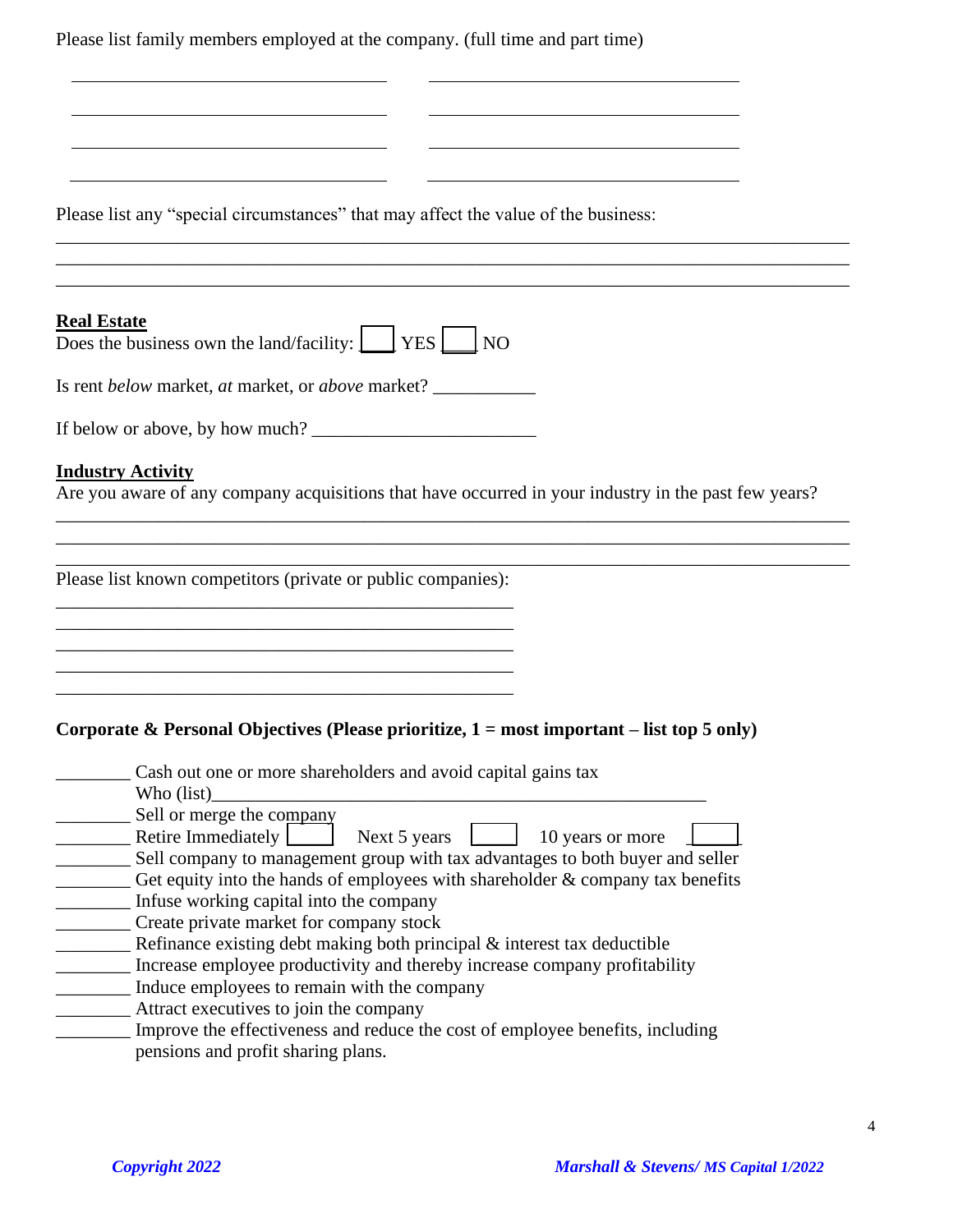## **Initial Documents Requested**

1. Three years of financial statements (Balance Sheet and Income Statement plus any accounting notes if available plus most current year-to-date) (We would prefer NOT to receive tax information unless there is no other source of financial data.) (Please include excel formats if available)

\_\_\_\_\_\_\_\_\_\_\_\_\_\_\_\_\_\_\_\_\_\_\_\_\_\_\_\_\_\_\_\_\_\_\_\_\_\_\_\_\_\_\_\_\_\_\_\_\_\_\_\_\_\_\_\_\_\_\_\_\_\_\_\_\_\_\_\_\_\_\_\_\_\_\_\_\_\_\_\_\_\_\_\_\_\_\_\_\_\_

\_\_\_\_\_\_\_\_\_\_\_\_\_\_\_\_\_\_\_\_\_\_\_\_\_\_\_\_\_\_\_\_\_\_\_\_\_\_\_\_\_\_\_\_\_\_\_\_\_\_\_\_\_\_\_\_\_\_\_\_\_\_\_\_\_\_\_\_\_\_\_\_\_\_\_\_\_\_\_\_\_\_\_\_\_\_\_\_\_\_

2. One copy of this completed questionnaire along with signed confidentiality page that follows.

\_\_\_\_\_\_\_\_\_\_\_\_\_\_\_\_\_\_\_\_\_\_\_\_\_\_\_\_\_\_\_\_\_\_\_\_\_\_\_\_\_\_\_\_\_\_\_\_\_\_\_\_\_\_\_\_\_\_\_\_\_\_\_\_\_\_\_\_\_\_\_\_\_\_\_\_\_\_

## *Please E-Mail the completed form to the attention of Steve Susel at [SSusel@marshall-stevens.com](mailto:SSusel@marshall-stevens.com)*

Steve Susel Managing Director Marshall & Stevens/MS Capital Cell: 410.375.0202 E-mail: ssusel@marshall-stevens.com